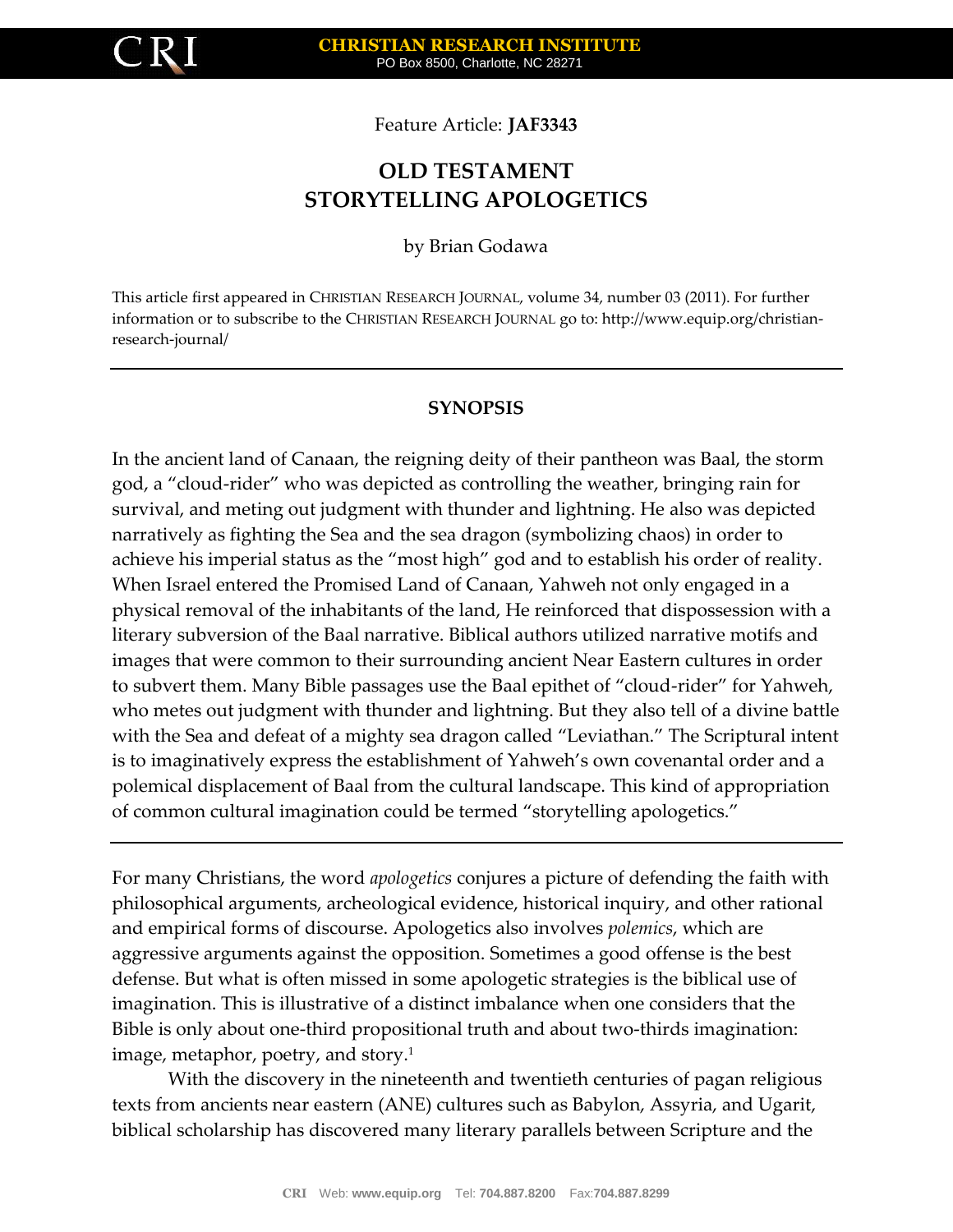literature of ancient Israel's enemies. The Hebrews shared many words, images, concepts, metaphors, and narrative genres in common with their neighbors. And those Hebrew authors of Scripture sometimes incorporated similar literary imagination into their text.

With regard to these biblical and ancient Near Eastern literary parallels, liberal scholarship tends to stress the similarities, downplay the differences, and construct a theory of the evolution of Israel's religion from polytheism to monotheism.<sup>2</sup> In other words, liberal scholarship is anthropocentric, or human-centered. Conservative scholarship tends to stress the differences, downplay the similarities, and interpret the evidence as indicative of the radical otherness of Israelite religion.<sup>3</sup> In other words, conservative scholarship is theocentric, or God- centered. In this way, both liberal and conservative hermeneutics err on opposite extremes.

The orthodox doctrine of the inspiration of Scripture states that it is composed of "God-breathed" human-written words (2 Tim. 3:16). Men wrote from God, moved by the Holy Spirit (2 Pet. 1:20–21). This is a "both/and" reality of humanly and heavenly authorship. While I affirm the heavenly side of God's Word, in this essay I will illustrate how the authors of the Old Testament used the imagination of their enemies as a polemic against those enemies' religion and deities. In my book, *Word Pictures: Knowing God through Story and Imagination*, I describe the nature of this subversive storytelling as the act of entering the opposition's cultural narrative, retelling it through their own paradigm, or worldview, and thereby capturing the cultural narrative. God used literary subversion in the Bible as a means of arguing against the false gods and idols of that time.

#### **BAAL IN CANAAN**

In 1929, an archeological excavation at a mound in northern Syria called Ras Shamra unearthed the remains of a significant port city called Ugarit, whose developed culture reaches back as far as 3000 BC.<sup>4</sup> Among the important finds were literary tablets that opened the door to a deeper understanding of ancient Near Eastern culture and the Bible. Those tablets included Syro-Canaanite religious texts of pagan deities mentioned in the Old Testament. One of those deities was Baal.

Though the Semitic noun *baal* means "lord" or "master," it was also used as the proper name of the Canaanite storm god.<sup>5</sup> In the Baal narrative cycle from Ugarit*,* El was the supreme "father of the gods," who lived on a cosmic mountain. A divine council of gods called "Sons of El" surrounded him, vying for position and power. When Sea is coronated by El and given a palace, Baal rises up and kills Sea, taking Sea's place as "most high" over the other gods (excepting El). A temple is built and a feast celebrated. Death then insults Baal, who goes down to the underworld, only to be defeated by Death. But Anat, Baal's violent sister, seeks Death and cuts him up into pieces and brings Baal's body back up to earth where he is brought back to life, only to fight Death to a stalemate.<sup>6</sup>

The *Dictionary of Deities and Demons in the Bible* explains of Baal: "His elevated position shows itself in his power over clouds, storm, and lightning, and manifests itself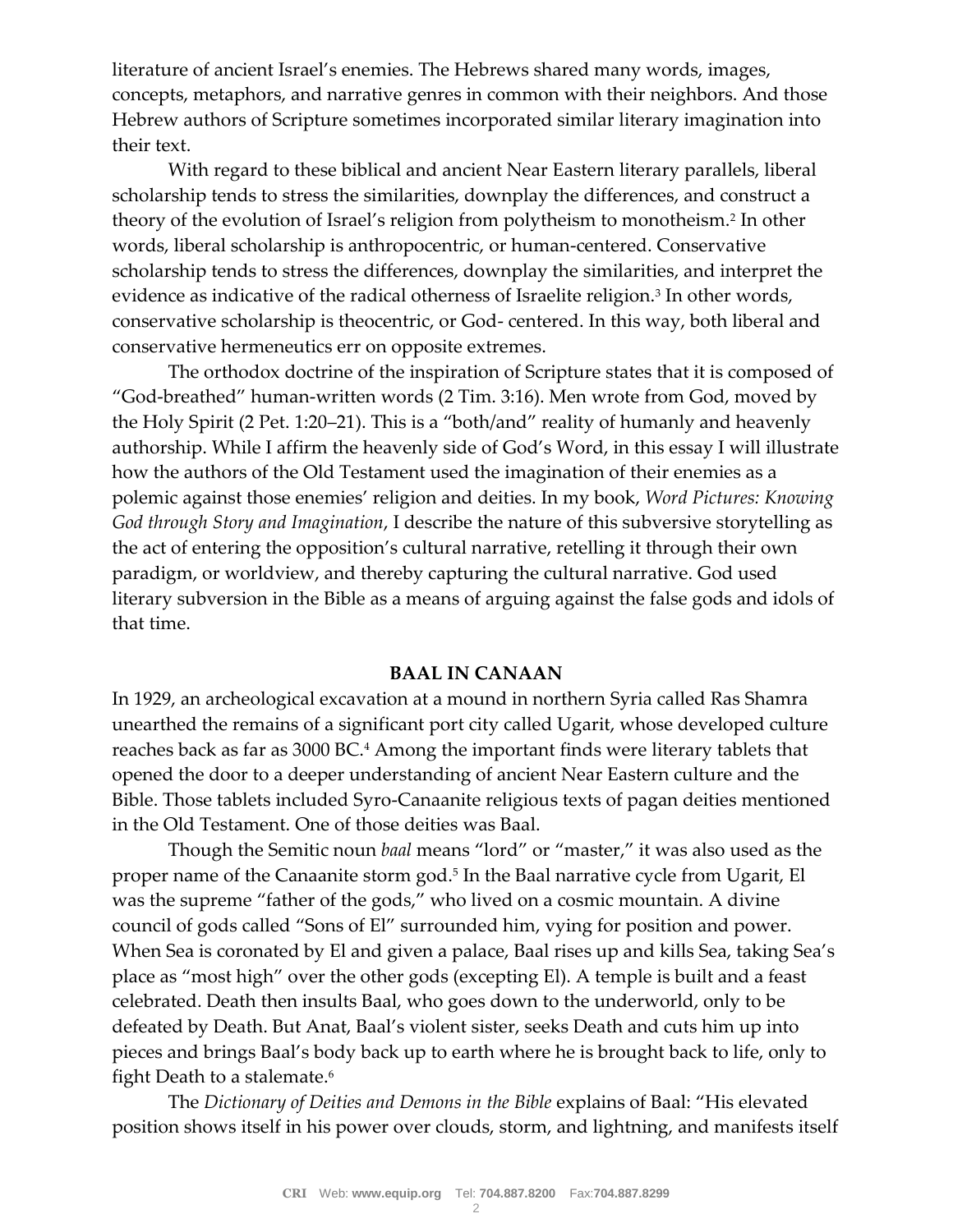in his thundering voice. As the god of wind and weather, Baal dispenses dew, rain, and snow and the attendant fertility of the soil. Baal's rule guarantees the annual return of the vegetation; as the god disappears in the underworld and returns in the autumn, so the vegetation dies and resuscitates with him."<sup>7</sup>

#### **BAAL IN THE BIBLE**

In the Bible, Baal is used both as the name of a specific deity<sup>8</sup> and as a generic term for multiple idols worshipped by apostate Israel.<sup>9</sup> It was also used in conjunction with city names and locations, such as Baal-Hermon and Baal-Zaphon, indicating manifestations of the one deity worshipped in a variety of different Canaanite situations.<sup>10</sup> Simply speaking, in Canaan, Baal was all over the place. He was the chief god of the land.

On entering Canaan, Yahweh gave specific instructions to the Israelites to destroy all the places where the Canaanites worshipped, along with their altars and images (Deut. 12:1–7). They were to "destroy the names" of the foreign idols and replace them with Yahweh's name and habitation (vv. 3–4). God warned them, "Take care lest your heart be deceived, and you turn aside and serve other gods and worship them" (Deut. 11:16).

Yet, turning to other gods in worship is exactly what the Israelites did—over and over again. No sooner had the people settled in Canaan than they began to adopt Baal worship into their culture. The book of Judges describes this cycle of idolatry under successive leaders.<sup>11</sup> In the ninth century BC, Elijah fought against rampant Baal worship throughout Israel (1 Kings 18). In the eighth century, Hosea decried the adulterous intimacy that both Judah and Israel had with Baal (Hos. 2:13, 16–17), and in the seventh century, Jeremiah battled with an infestation of it in Judah (Jer. 2:23; 32:35).

Baal worship was so cancerous throughout Israel's history that Yahweh would have to intervene periodically with dramatic displays of authority in order to stem the infection that polluted the congregation of the Lord. Gideon's miraculous deliverances from the Baal-loving Midianites (Judges 6–8) and Elijah's encounter with the prophets of Baal (1 Kings 18) are just a couple examples of Yahweh's real-world polemic against Baal. But physical battles and miraculous signs and wonders are not the only way God waged war against Baal in ancient Canaan. He also used story, image, and metaphor. He used literary imagination.

### **YAHWEH VS. BAAL**

Literary subversion was common in the ancient world to effect the overthrow or overshadowing of one deity and worldview with another. For example, the high goddess Inanna, considered Queen of Heaven in ancient Sumeria, was replaced by her Babylonian counterpart, Ishtar. An important Sumerian text, *The Descent of Inanna into the Underworld*, was rewritten by the Babylonians as *The Descent of Ishtar into the Underworld* to accommodate their goddess Ishtar.<sup>12</sup> The Babylonian creation epic, *Enuma Elish*, tells the story of the Babylonian deity Marduk and his ascendancy to power in the Mesopotamian pantheon, giving mythical justification to the rise of Babylon as an ancient world power in the early eighteenth century BC.<sup>13</sup> And then when King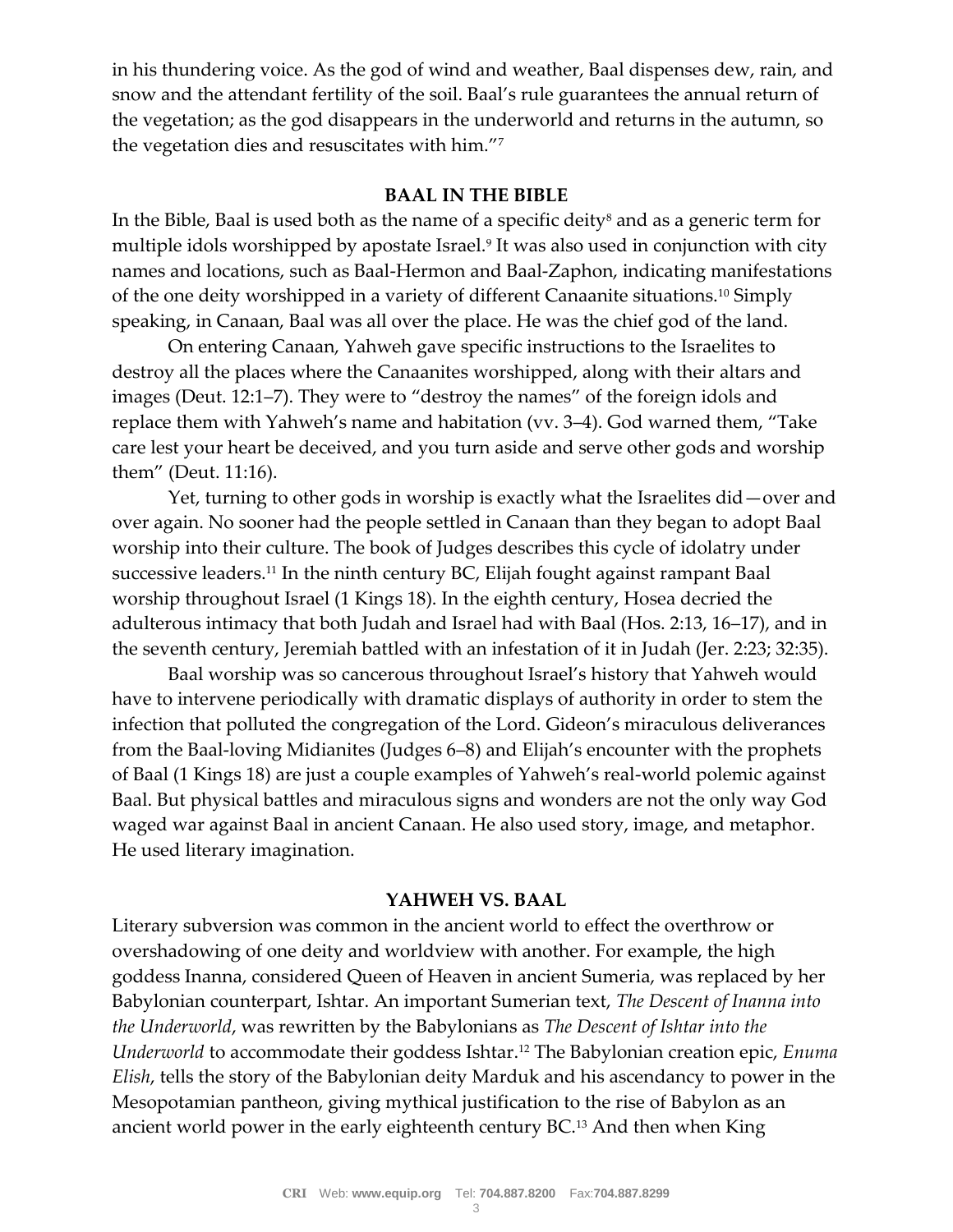Sennacherib of Assyria conquered Babylon around 689 BC, Assyrian scribes rewrote the *Enuma Elish* and replaced the name of Marduk with Assur, their chief god.<sup>14</sup>

Picture this scenario: The Israelites have left Egypt where Yahweh literally mocked and defeated the gods of Egypt through the ten plagues (Exod. 12:12; Num. 33:4). Pharaoh claimed to be a god, who according to Egyptian texts was the "possessor of a strong arm" and a "strong hand."<sup>15</sup> So when Yahweh repeatedly hammers home the message that Israel will be delivered by Yahweh's "strong arm" and "strong hand," the polemical irony is not hard to spot. Yahweh used subversive literary imagery, which in effect said, "Pharaoh is not God, I am God." Nothing like an arm wrestling match to show who is stronger.

But now, God is leading Israel into the Promised Land, which is very different from where they came, with very different gods. "For the land that you are entering to take possession of it is not like the land of Egypt, from which you have come, where you sowed your seed and irrigated it, like a garden of vegetables. But the land that you are going over to possess is a land of hills and valleys, which drinks water by the rain from heaven" (Deut. 11:10–11). And the god of rain from heaven in this new land was believed to be the storm god, Baal.<sup>16</sup>

A look at some Ugaritic texts will give us a literary description of the Baal that Israel faced in Canaan. A side-by-side sampling of those Ugaritic texts with Scripture illustrates a strong reflection of Canaanite echoes in the biblical storytelling.

# **UGARITIC TEXTS**<sup>17</sup>

"Baal sits... in the midst of his divine mountain, Saphon, in the midst of the mountain of victory. Seven lightning-flashes, eight bundles of thunder, a tree-of-lightning in his right hand. His head is magnificent, his brow is dew-drenched, his feet are eloquent in wrath."  $(KTU 1.101:1-6)^{18}$ 

"The season of his rains may Baal indeed appoint, the season of his storm-chariot. And the sound of his voice from the clouds, his hurling to the earth of lightning-flashes." (KTU 1.4:5.5–9)

"At his holy voice the earth quaked; at the issue of his lips the mountains were afraid. The ancient mountains were afraid; the hills of the earth tottered."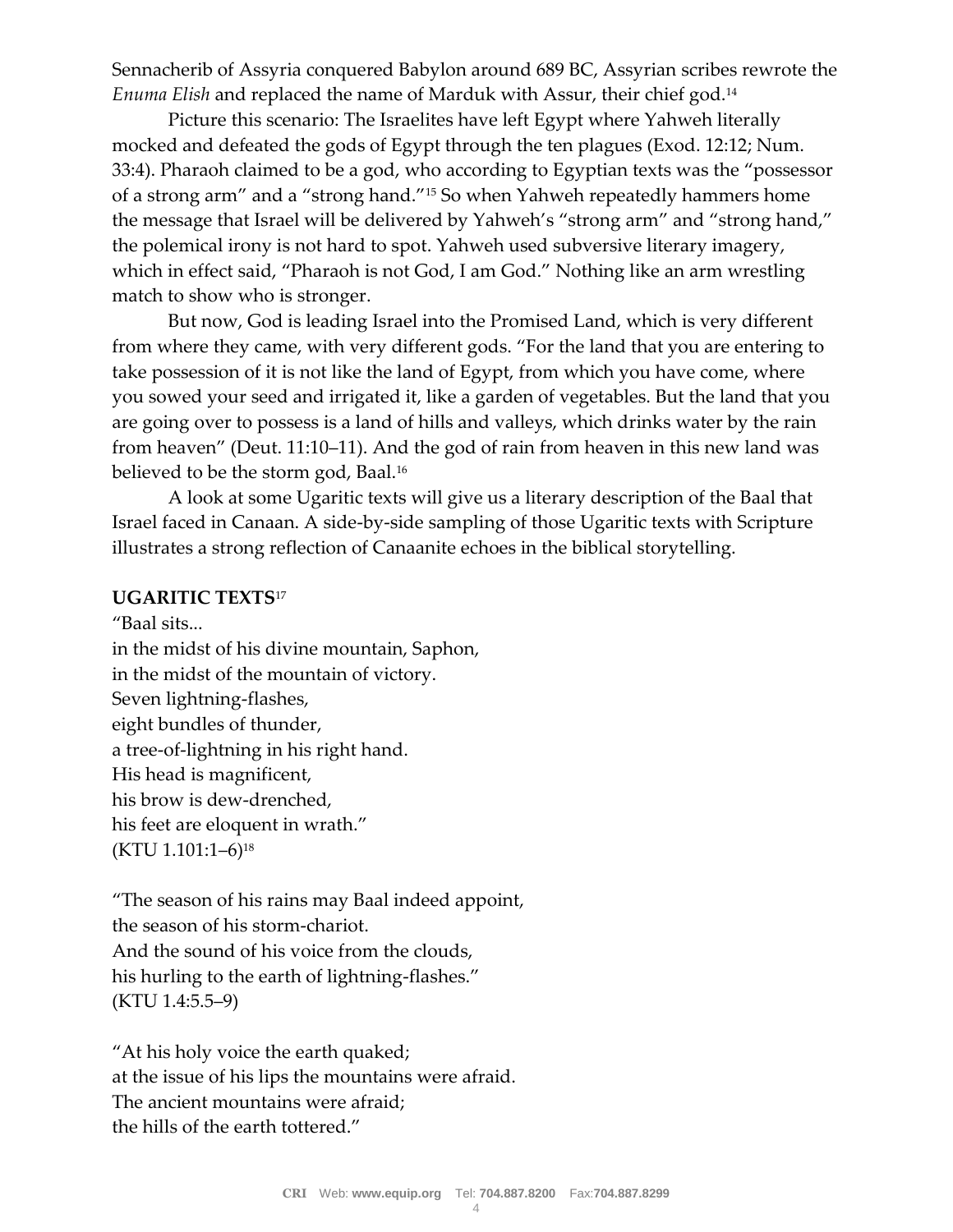# (KTU 1.4:7.30–35)

"Now your foe, Baal, now your foe the Sea you must smite; now you must destroy your adversary! Take your everlasting kingdom, your eternal dominion!" (KTU 1.2:4.9–10)

"Then Baal returned to his house [temple]. Will either king or commoner establish for himself dominion in the earth?" (KTU 1.4:7.30–35)

# **OLD TESTAMENT**

"Yahweh came from Sinai... At His right hand there was flashing lightning...

There is none like the God of Jeshurun, Who rides the heavens to your help, And through the clouds in His majesty...

And He drove out the enemy from before you, And said, 'Destroy!' So Israel dwells in security, The fountain of Jacob secluded, In a land of grain and new wine; His heavens also drop down dew." (Deut. 33:1, 26–28)

"The voice of the LORD is over the waters; the God of glory thunders, the LORD, over many waters...

The voice of the LORD breaks the cedars; the LORD breaks the cedars of Lebanon...

The voice of the LORD flashes forth flames of fire [lightning]. The voice of the LORD shakes the wilderness... And in His temple everything says, 'Glory!' Yahweh sits enthroned over the flood; Yahweh is enthroned as King forever." (Ps. 29:3, 5, 7–10)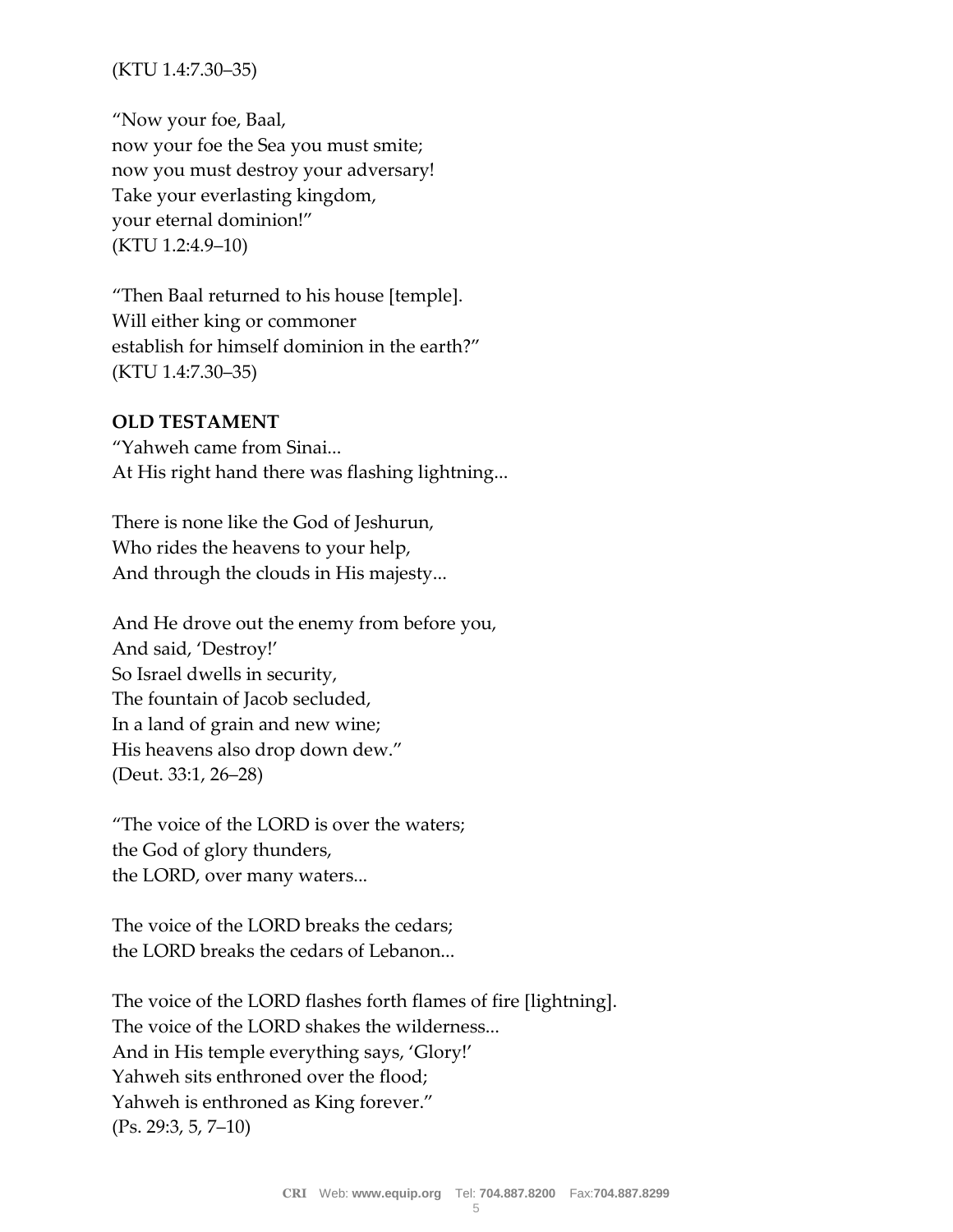The voice of the LORD flashes forth flames of fire [lightning]. The voice of the LORD shakes the wilderness... And in His temple everything says, 'Glory!' Yahweh sits enthroned over the flood; Yahweh is enthroned as King forever." (Ps. 29:3, 5, 7–10)

Like the usage of Yahweh's "strong arm" to argue poetically against the so-called "strong arm" of Pharaoh, so Yahweh inspires His authors to use water and storm language to reflect God's polemic against the so-called storm god Baal.

Comparing the texts yields identical words, memes, and metaphors that suggest God is engaging in polemics against Baal through scriptural imagery and storytelling. It is not Baal who rides his cloud chariot from his divine mountain Saphon, it is Yahweh who rides the clouds from His divine Mount Sinai (and later, Mount Zion). It is not Baal who hurls lightning flashes in wrath; it is Yahweh whose lightning flashes destroy His enemies. It is not Baal whose dew-drenched brow waters the land of Canaan; it is Yahweh who drops dew from heaven to Canaan. It is not Baal's voice that thunders and conquers the waters resulting in his everlasting temple enthronement, it is Yahweh whose voice thunders and conquers the waters resulting in His everlasting temple enthronement.

Psalm 29 (quoted in part above) is so replete with poetry in common with Canaanite poetry that many ANE scholars have concluded it is a Canaanite hymn to Baal that has been rewritten with the name Baal replaced by the name Yahweh.<sup>19</sup> God was not only *physically* dispossessing Canaan of its inhabitants, He was *literarily* dispossessing the Canaanite gods as well. Old Testament appropriation of Canaanite culture is a case of subversion, not syncretism—overthrowing cultural narratives as opposed to blending with them.

A closer look at comparing just two elements of the Baal cycle with Yahweh's story will yield a clearer picture of the literary subversion of the Canaanite narrative that God and the human authors were employing. Those two elements are the epithet of "cloud-rider" and God's conflict with the dragon and the sea.

#### **CLOUD-RIDER**

In the Ugaritic text cited above, we are introduced to Baal as one who rides the heavens in his cloud-chariot dispensing judgment from the heights. "Charioteer (or 'Rider') of the Clouds" was a common epithet ascribed to Baal throughout the Ugaritic texts. Here is another side-by-side comparison of Ugaritic and biblical texts that illustrate that common motif.

#### **UGARITIC TEXTS**

"Dry him up. O Valiant Baal! Dry him up, O Charioteer [Rider] of the Clouds!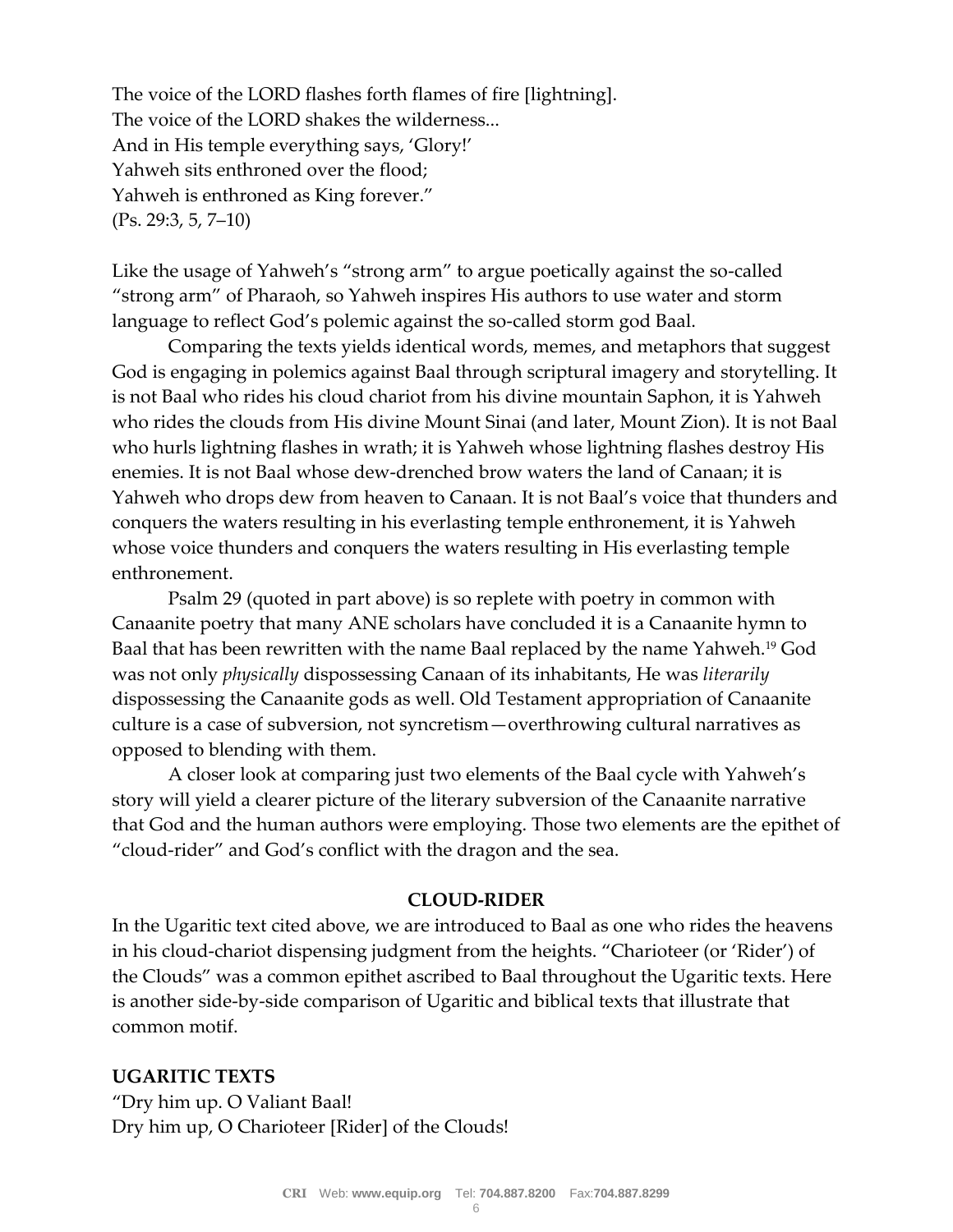For our captive is Prince Yam [Sea], for our captive is Ruler Nahar [River]!" (KTU 1.2:4.8–9)

"What manner of enemy has arisen against Baal, of foe against the Charioteer of the Clouds? Surely I smote the Beloved of El, Yam [Sea]? Surely I exterminated Nahar [River], the mighty god? Surely I lifted up the dragon, I overpowered him? I smote the writhing serpent, Encircler-with-seven-heads!" (KTU 1.3:3.38–41)

# **OLD TESTAMENT**

"[Yahweh] bowed the heavens also, and came down With thick darkness under His feet. And He rode on a cherub and flew; And He appeared on the wings of the wind. And He made darkness canopies around Him, A mass of waters, thick clouds of the sky." (2 Sam 22:10–12)

"[Yahweh] makes the clouds His chariot; He walks upon the wings of the wind." (Ps. 104:3)

"Behold, the LORD is riding on a swift cloud and is about to come to Egypt; The idols of Egypt will tremble at His presence." (Isa. 19:1)

Yahweh is described here with the same exact moniker as Baal, in the same exact context as Baal—revealed in the storm and riding a cloud in judgment on other deities. Baal is subverted by Yahweh.

# **THE DRAGON AND THE SEA**

The second narrative element of the Canaanite Baal cycle that I want to address is Baal's conflict with the dragon and the sea. In ancient Near Eastern religious mythologies, the sea and the sea dragon were symbols of chaos that had to be overcome to bring order to the universe, or more exactly, the political world order of the myth's originating culture. Some scholars call this battle *chaoskampf*—the divine struggle to create order out of chaos.<sup>20</sup> Creation accounts were often veiled polemics for the establishment of a king or kingdom's claim to sovereignty.<sup>21</sup> Richard Clifford quotes, "In Mesopotamia, Ugarit,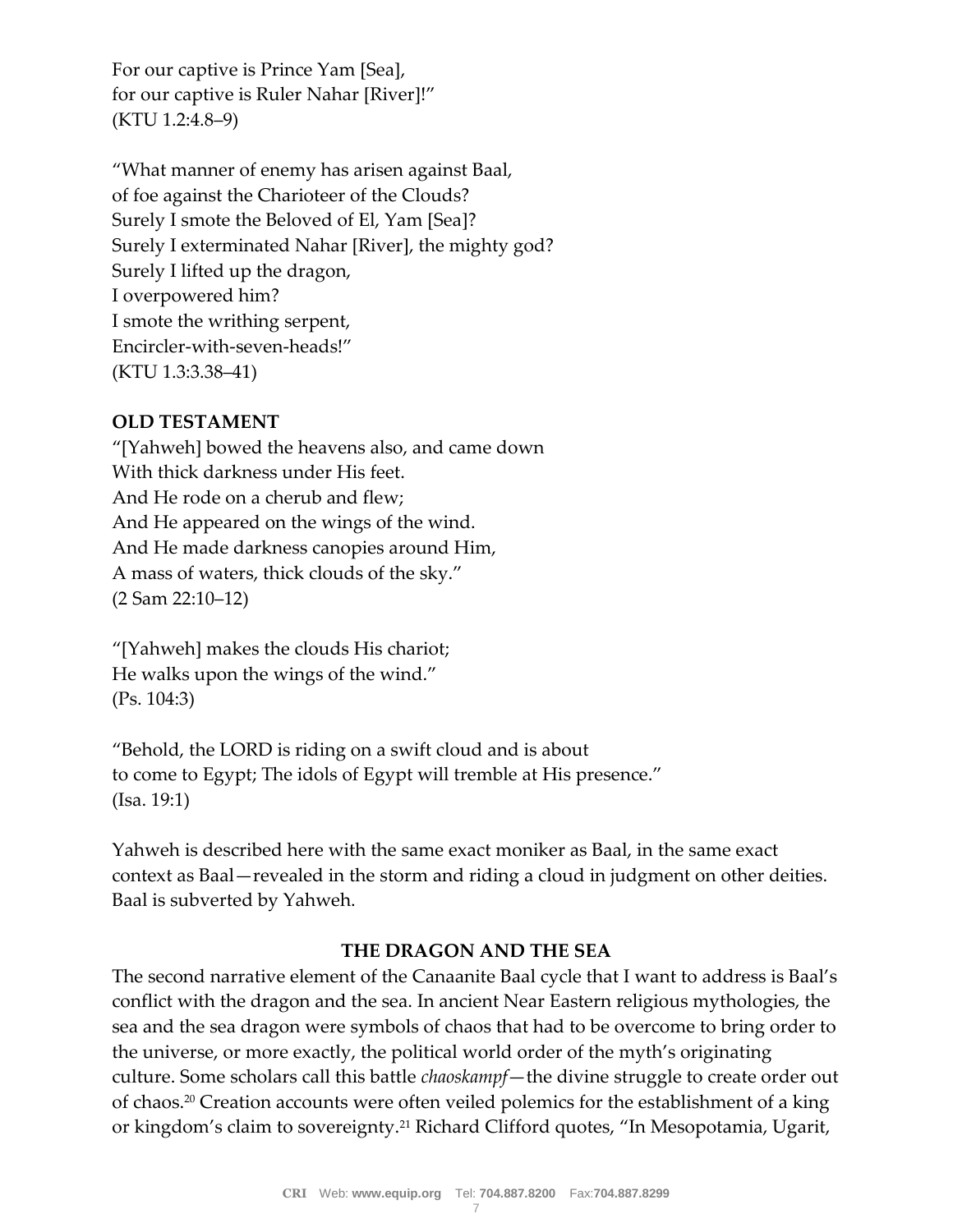and Israel the *Chaoskampf* appears not only in cosmological contexts but just as frequently— and this was fundamentally true right from the first—in political contexts. The repulsion and the destruction of the enemy, and thereby the maintenance of political order, always constitute one of the major dimensions of the battle against chaos."<sup>22</sup>

For example, the Sumerians had three stories where the gods Enki, Ninurta, and Inanna all destroy sea monsters in their pursuit of establishing order. The sea monster in two of those versions, according to Sumerian expert Samuel Noah Kramer, is "conceived as a large serpent which lived in the bottom of the 'great below' where the latter came in contact with the primeval waters."<sup>23</sup> In the Babylonian creation myth, *Enuma Elish*, Marduk battles the sea dragon goddess Tiamat, and splits her body into two parts, creating the heavens and the earth, the world order over which Babylon's deity Marduk ruled.

Another side-by-side comparison of those same Ugaritic passages that we considered above with *other* Old Testament passages reveals another common narrative: Yahweh, the charioteer of the clouds, metaphorically battles with Sea (Hebrew: *yam*) and River (Hebrew: *nahar*), just as Baal struggled with Yam and Nahar, which is also linked to victory over a sea dragon/serpent.

# **UGARTIC TEXTS**

"Dry him up. O Valiant Baal! Dry him up, O Charioteer of the Clouds! For our captive is Prince Yam [Sea], for our captive is Ruler Nahar [River]!"  $(KTU 1.2:4.8-9)$ <sup>24</sup>

"What manner of enemy has arisen against Baal, of foe against the Charioteer of the Clouds? Surely I smote the Beloved of El, Yam [Sea]? Surely I exterminated Nahar [River], the mighty god? Surely I lifted up the dragon, I overpowered him? I smote the writhing serpent, Encircler-with-seven-heads!" (KTU 1.3:3.38–41)

# **OLD TESTAMENT**

"Did Yahweh rage against the rivers, Or was Your anger against the rivers (*nahar*), Or was Your wrath against the sea (*yam*), That You rode on Your horses, On Your chariots of salvation?" (Hab. 3:8)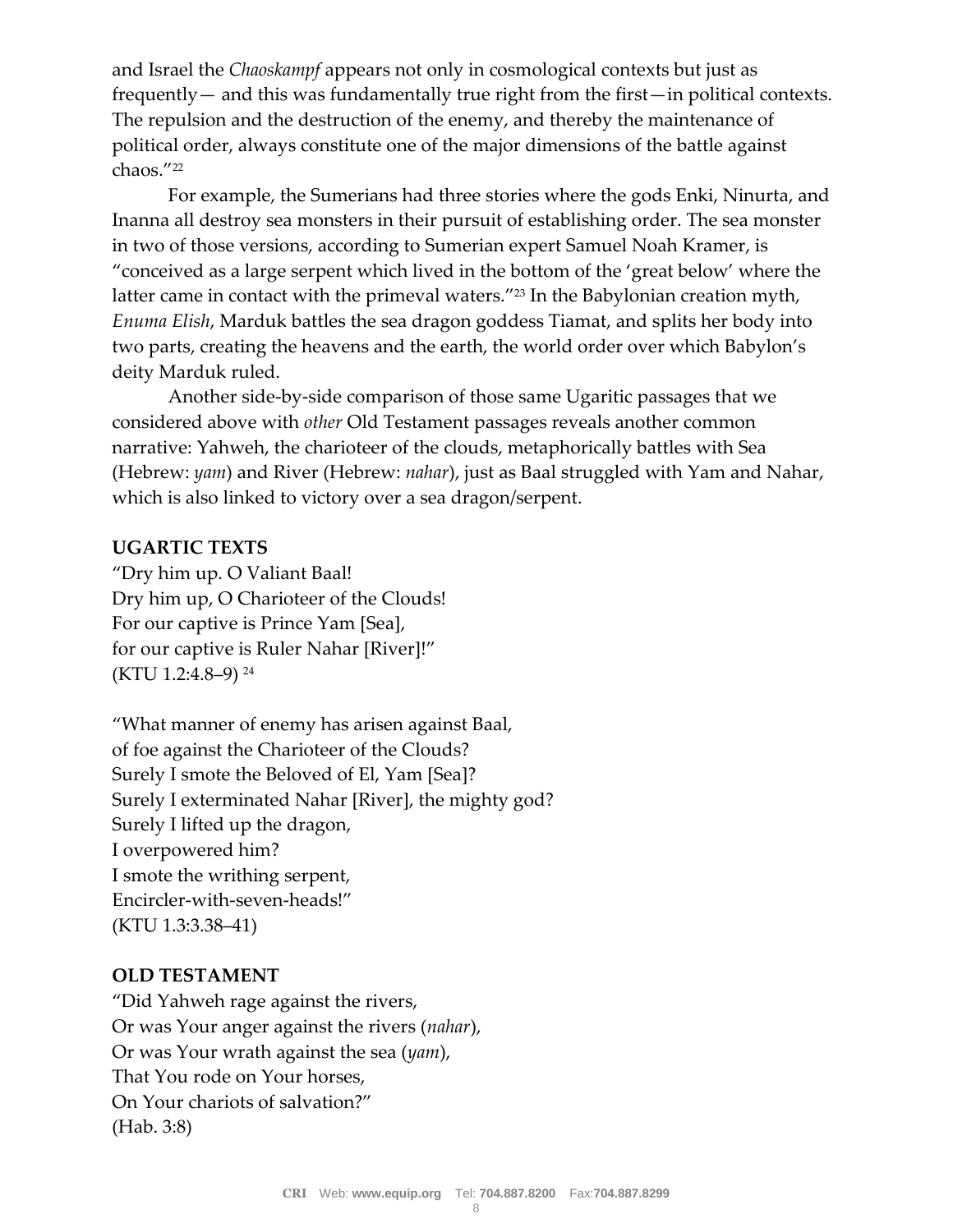"In that day...Yahweh will punish Leviathan the fleeing serpent, With His fierce and great and mighty sword, Even Leviathan the twisted serpent; And He will kill the dragon who lives in the sea." (Isa. 27:1)

"You divided the sea by your might; you broke the heads of the sea monsters on the waters. You crushed the heads of Leviathan." (Ps. 74:13–14)

Baal fights Sea and River to establish his sovereignty. He wins by drinking up Sea and River, draining them dry, and thus establishing his supremacy over the pantheon and the Canaanite world order.<sup>25</sup> In the second passage, Baal's battle with Sea and River is retold in other words as a battle with a "dragon," the "writhing serpent" with seven heads.<sup>26</sup> Another Baal text calls this same dragon, "*Lotan*, the wriggling serpent."<sup>27</sup> The Hebrew equivalents of the Ugaritic words *tannin* (dragon) and *lotan* are *tanniyn* (dragon) and *liwyatan* (Leviathan) respectively.<sup>28</sup> Thus, the Canaanite narrative of Lotan (Leviathan) the sea dragon or serpent is undeniably employed in Old Testament Scriptures.<sup>29</sup> Notice the last Scripture in the chart that refers to Leviathan as having multiple heads *just like the Canaanite Leviathan*.

And notice as well the reference to the Red Sea event also associated with Leviathan in the biblical text. In Psalm 74 above, God's parting of the waters is connected to the motif of the Mosaic covenant as the creation of a new world order in the same way that Baal's victory over the waters and the dragon are emblematic of his establishment of authority in the Canaanite pantheon. This covenant motif is described as a *chaoskampf* battle with the Sea and Leviathan (called *Rahab*) in several other significant biblical references as well.<sup>30</sup>

# **SUBVERTING PAGANISM**

The story of deity battling the river, the sea, and the sea dragon leviathan is clearly a common covenant motif in the Old Testament and its surrounding ancient Near Eastern cultures. The fact that Hebrew Scripture shares common words, concepts, and stories with Ugaritic scripture need not mean that Israel is affirming the same mythology or pantheon of deities. The orthodox Christian need not fear literary similarity between Israel and Canaanite imagination. Common imagination springs from what Old Testament and ancient Near Eastern scholar John Walton calls a "common cognitive environment" of people in a shared space, time, or culture. Walton suggests "borrowing is not the issue...Likewise this need not concern whose ideas are derivative. There is simply common ground across the cognitive environment of the cultures of the ancient world."31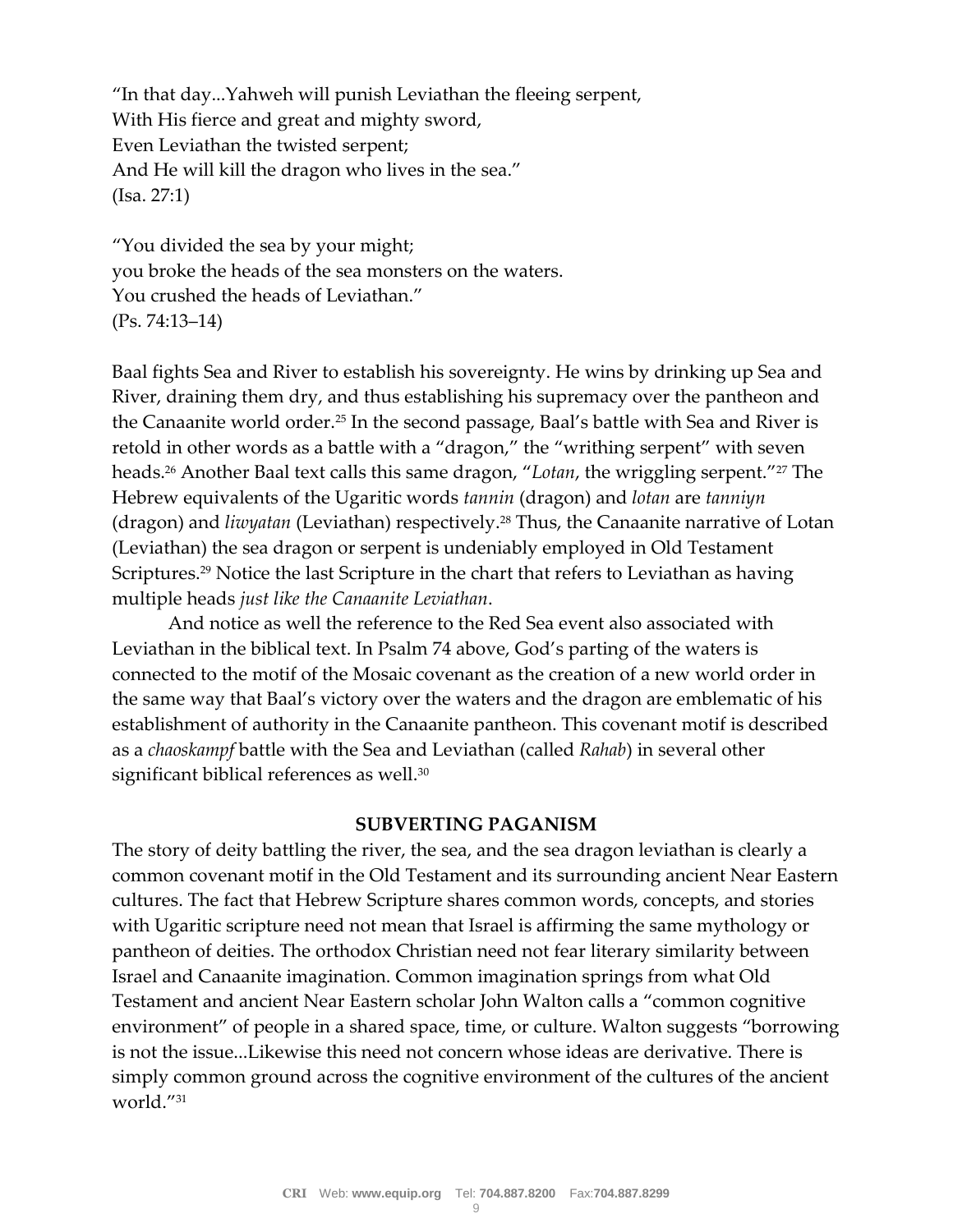The story of a cloud-rider controlling the elements and battling the Sea and Leviathan to establish his sovereignty over other gods with a new world order is not a false "myth," it is a narrative shared between Israel and its pagan neighbors that Jewish authors appropriate, under divine authority of Yahweh, as a metaphor within their own discourse. God uses that cultural connection to subvert those words, concepts, and stories with His own poetic meaning and purpose.

Great fathers of the Faith utilized this same subversive storytelling. Curtis Chang, in his book, *Engaging Unbelief*, explains how Augustine wrote his *City of God* to defend the Christian faith in the Roman Empire in terms of urban historical narrative saturated with references, motifs, and themes from classical Roman authors. He subverted that "City of Man" by revealing the destructive pride lurking behind all human social construction. Aquinas, in his *Summa contra Gentiles*, appealed to the Aristotelian story of knowledge because he was addressing a Muslim culture steeped in Aristotle. But he subverted that cultural narrative by teasing out the ultimate insufficiency of human reason.

Chang explains this rhetorical strategy as threefold: "1. Entering the challenger's story, 2. Retelling the story, 3. Capturing that retold tale with the gospel metanarrative."<sup>32</sup> He writes that the challenge of each epoch in history is a contest in storytelling, a challenge to "overturn and supplant the inherited story of the epoch with its own metanarrative...The one who can tell the best story, in a very real sense, wins the epoch."<sup>33</sup>

The defense of the gospel in this hostile epoch requires muscular Christians to enter into the narratives of our culture and retell those stories with bold fresh perspectives. I have repeatedly used J. R. R. Tolkien and C. S. Lewis as examples of subversive authors who entered into the genres and mythology of pagan worlds to harness them for Christian imagination. Tolkien's Middle Earth abounded with the mythical Norse characters of wizards, dwarves, elves, giants, trolls, and others. Lewis's Narnia is saturated with a plethora of beasts from assorted pagan mythologies, deliberately subjugated to the Lordship of Aslan.

I am a filmmaker, so I think in terms of movies. We need more storytellers to tell vampire stories with a Christian worldview (*The Addiction*); more zombie stories with a Christian worldview (*I Am Legend*); more demonic stories with Christian redemption (M. Night Shyamalan's *Devil*); more post-apocalyptic thrillers that honor God (*The Book of Eli*); more subversion of adultery (*Fatal Attraction*), fornication (*17 Again*), unbelief (*Paranormal Activity*), paganism (*Apocalypto*), humanistic anti- supernaturalism (*The Last Exorcism*), and our "pro-Choice" culture of death (*The Island*).

I will end with a question and a charge. With two exceptions, why were all these movies that subversively incarnate the Christian worldview made by non-Christians instead of Christians? Rise up, O Christian apologists and subvert ye the world's imagination!

**Brian Godawa** is the screenwriter of *To End All Wars* and the author of *Hollywood Worldviews: Watching Films with Wisdom and Discernment* (InterVarsity Press) and *Word*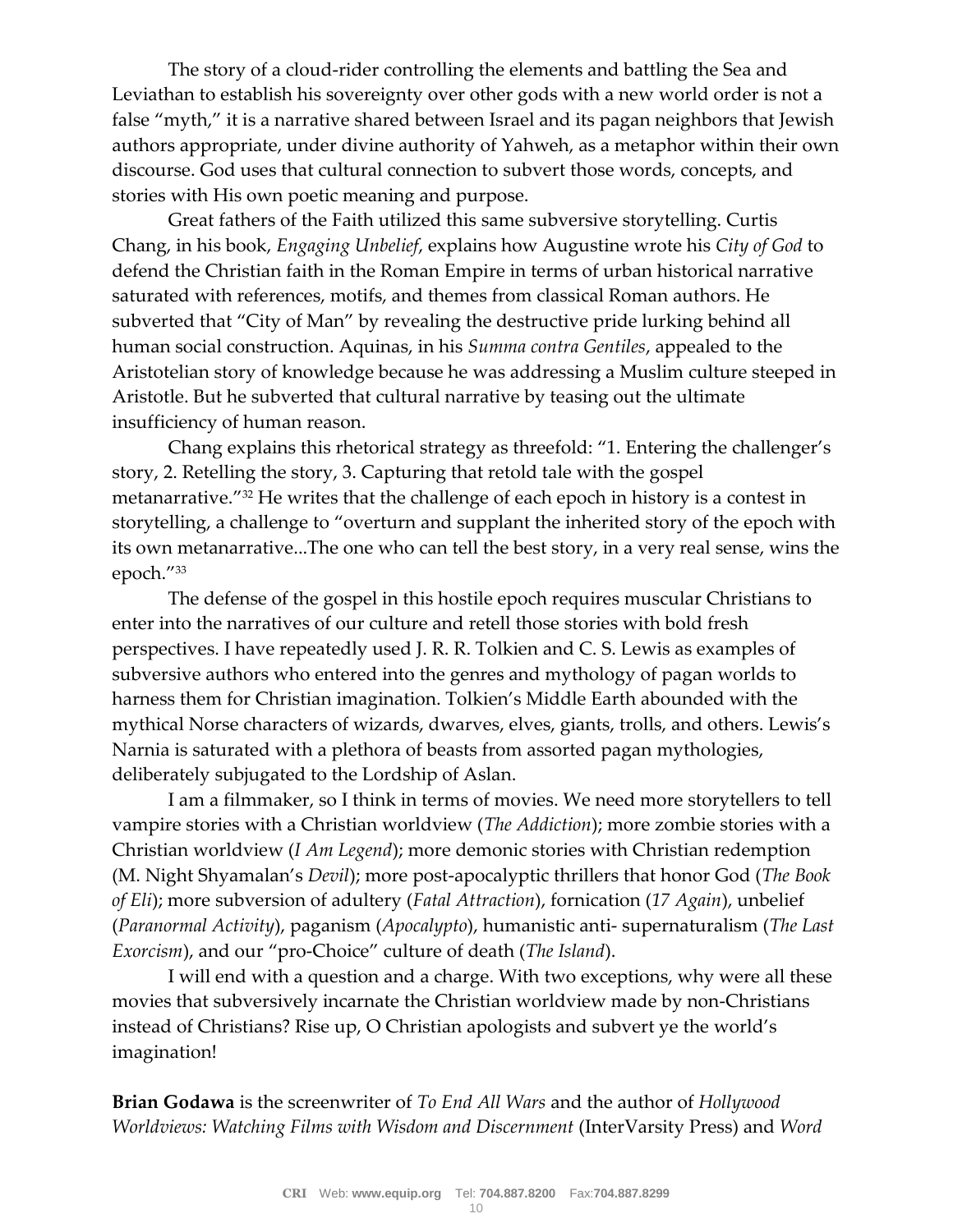*Pictures: Knowing God through Story and Imagination* (InterVarsity Press). His movie reviews can be found at www.hollywoodworldviews.com.

#### **NOTES**

- 1 I discuss this fact and its ramifications in my book *Word Pictures: Knowing God through Story and Imagination* (Downers Grove, IL: InterVarsity Press, 2009).
- 2 A significant author of this view is Mark S. Smith, *The Origins of Biblical Monotheism: Israel's Polytheistic Background and the Ugaritic Texts* (Oxford: Oxford University, 2003).
- 3 A significant author of this view is Gleason L. Archer, *A Survey of Old Testament Introduction* (Chicago: Moody Press, 2007).
- 4 Avraham Negev, "Ugarit," *The Archaeological Encyclopedia of the Holy Land*, 3rd ed. (New York: Prentice Hall Press, 1996).
- 5 Karel van der Toorn, Bob Becking, and Pieter Willem van der Horst, *Dictionary of Deities and Demons in the Bible* (DDD), 2nd ext. rev. ed. (Grand Rapids: Eerdmans, 1999), 132.
- 6 N. Wyatt, *Religious Texts from Ugarit*, 2nd ed., The Biblical Seminar, vol. 53 (London: Sheffield Academic Press, 2002), 36–39.
- 7 "Baal," DDD, 134.
- 8 Judges 6; 1 Kings 18; 2 Kings 10.
- 9 Judges 2:13; 1 Samuel 12:10; Jeremiah 2:23.
- 10 "Baal," DDD, 136.
- 11 Judges 2:11; 3:7; 8:33.
- 12 Stephanie Dalley, trans., *Myths from Mesopotamia: Creation, The Flood, Gilgamesh and Others* (New York: Oxford University Press, 1989, 2000, 2008), 154–62. The Sumerian version can be found in Jeremy Black, trans., *The Literature of Ancient Sumer* (New York: Oxford University Press 2004, 2006), 65–76.
- 13 Alexander Heidel, trans., *The Babylonian Genesis* (Chicago: University of Chicago, 1942, 1951, 1963), 14.
- 14 C. Jouco Bleeker and Geo Widengren, eds., *Historia Religionum I: Religions of the Past* (Leiden, Netherlands: E. J. Brill, 1969), 134.
- 15 John D. Currid, *Ancient Egypt and the Old Testament* (Grand Rapids: Baker; 1997), 83.
- 16 Fred E. Woods, *Water and Storm Polemics against Baalism in the Deuteronomic History*, American University Studies, Series VII, Theology and Religion (New York: Peter Lange Publishing, 1994), 32– 35.
- 17 The abbreviation *KTU* stands for "Keilalphabetische Texte aus Ugarit," the standard collection of this material from Ugarit.
- 18 All these Ugaritic texts can be found in N. Wyatt, *Religious Texts from Ugarit*, 2nd ed., The Biblical Seminar, vol. 53 (London: Sheffield Academic Press, 2002).
- 19 Aloysius Fitzgerald, "A Note on Psalm 29," *Bulletin of the American Schools of Oriental Research*, no. 215 (October 1974), 62. A more conservative interpretation claims a common Semitic poetic discourse.
- 20 Hermann Gunkel first suggested this theme in *Schopfung und Chaos in Urzdt und Endzeit* (1895).
- 21 Bruce R. Reichenbach, "Genesis 1 as a Theological-Political Narrative of Kingdom Establishment," *Bulletin for Biblical Research* 13, 1 (2003).
- 22 Clifford, *Creation Accounts*, 8, n. 13.
- 23 Samuel Noah Kramer, *Sumerian Mythology: A Study of Spiritual and Literary Achievement in the Third Millennium B.C.* (Philadelphia: University of Pennsylvania Press, 1944, 1961, 1972), 77–78.
- 24 "Charioteer of the Clouds" also appears in these texts: KTU 1.3:4:4, 6, 26; 1.4:3:10, 18; 1.4:5:7, 60; 1.10:1:7; 1.10:3:21, 36; 1.19:1:43; 1.92:37, 39.
- 25 KTU 1.2:4:27–32.
- 26 See KTU 1.5:1:1–35.